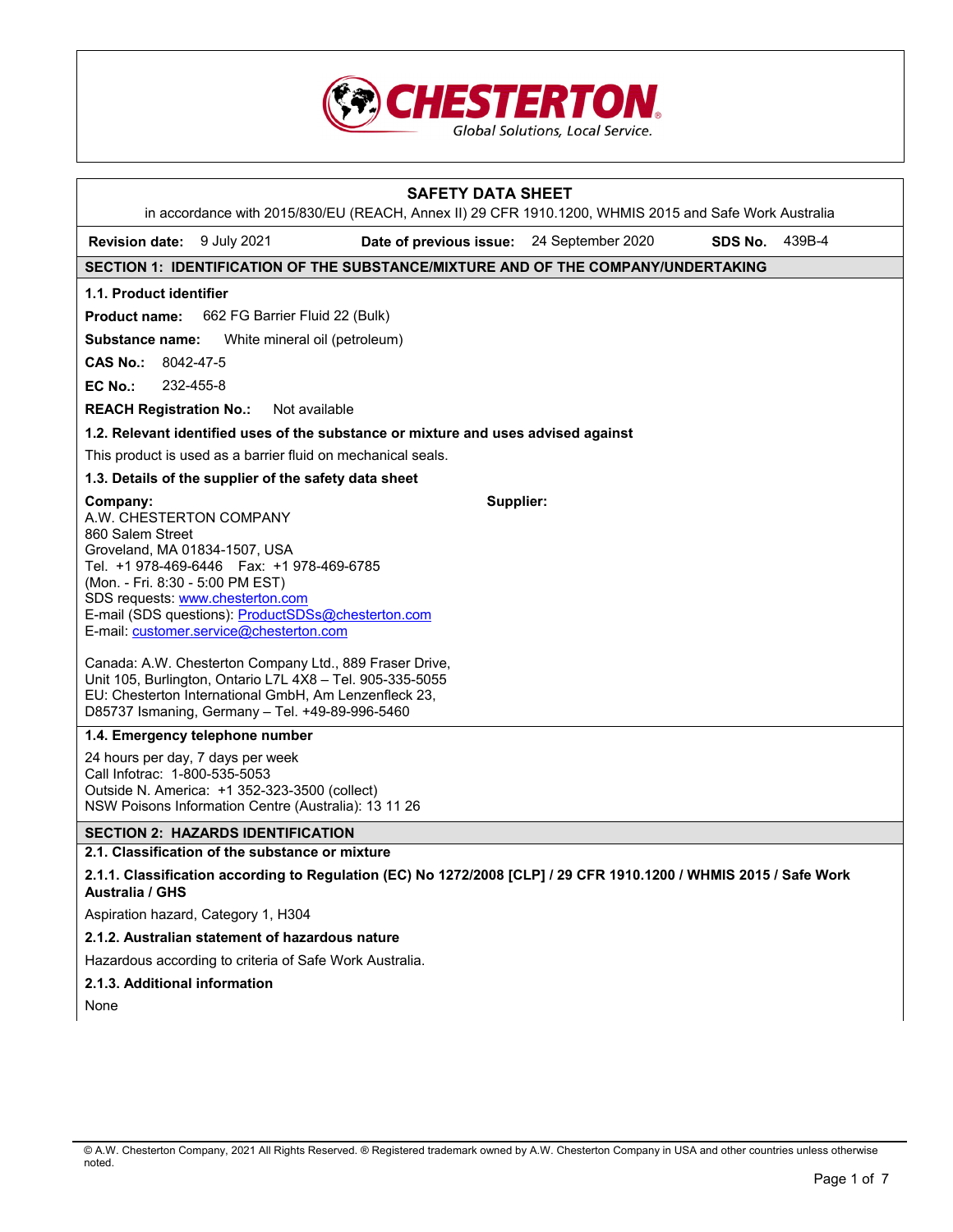| 2.2. Label elements                                                                                                                                                                                                                      |                                                                                                                                                                                              |                                          |                                                                                                                                                                                |       |                                                                                              |                                                                                                                       |
|------------------------------------------------------------------------------------------------------------------------------------------------------------------------------------------------------------------------------------------|----------------------------------------------------------------------------------------------------------------------------------------------------------------------------------------------|------------------------------------------|--------------------------------------------------------------------------------------------------------------------------------------------------------------------------------|-------|----------------------------------------------------------------------------------------------|-----------------------------------------------------------------------------------------------------------------------|
|                                                                                                                                                                                                                                          |                                                                                                                                                                                              |                                          |                                                                                                                                                                                |       |                                                                                              | Labelling according to Regulation (EC) No 1272/2008 [CLP] / 29 CFR 1910.1200 / WHMIS 2015 / Safe Work Australia / GHS |
| <b>Hazard pictograms:</b>                                                                                                                                                                                                                |                                                                                                                                                                                              |                                          |                                                                                                                                                                                |       |                                                                                              |                                                                                                                       |
| Signal word:                                                                                                                                                                                                                             |                                                                                                                                                                                              | Danger                                   |                                                                                                                                                                                |       |                                                                                              |                                                                                                                       |
| <b>Hazard statements:</b>                                                                                                                                                                                                                |                                                                                                                                                                                              | H304                                     |                                                                                                                                                                                |       | May be fatal if swallowed and enters airways.                                                |                                                                                                                       |
| <b>Precautionary statements:</b>                                                                                                                                                                                                         |                                                                                                                                                                                              | P301/310<br>P331<br>P405<br><b>P501A</b> | IF SWALLOWED: Immediately call a POISON CENTER or doctor.<br>Do NOT induce vomiting.<br>Store locked up.<br>Dispose of contents/container to an approved waste disposal plant. |       |                                                                                              |                                                                                                                       |
| <b>Supplemental information:</b>                                                                                                                                                                                                         |                                                                                                                                                                                              | none                                     |                                                                                                                                                                                |       |                                                                                              |                                                                                                                       |
| 2.3. Other hazards                                                                                                                                                                                                                       |                                                                                                                                                                                              |                                          |                                                                                                                                                                                |       |                                                                                              |                                                                                                                       |
| None expected in industrial use.                                                                                                                                                                                                         |                                                                                                                                                                                              |                                          |                                                                                                                                                                                |       |                                                                                              |                                                                                                                       |
| <b>SECTION 3: COMPOSITION/INFORMATION ON INGREDIENTS</b>                                                                                                                                                                                 |                                                                                                                                                                                              |                                          |                                                                                                                                                                                |       |                                                                                              |                                                                                                                       |
| 3.1. Substances                                                                                                                                                                                                                          |                                                                                                                                                                                              |                                          |                                                                                                                                                                                |       |                                                                                              |                                                                                                                       |
| Hazardous Ingredients <sup>1</sup>                                                                                                                                                                                                       |                                                                                                                                                                                              |                                          |                                                                                                                                                                                | % Wt. | CAS No.                                                                                      | EC No.                                                                                                                |
| White mineral oil (petroleum)                                                                                                                                                                                                            |                                                                                                                                                                                              |                                          |                                                                                                                                                                                | 100%  | 8042-47-5                                                                                    | 232-455-8                                                                                                             |
|                                                                                                                                                                                                                                          | 1 Classified according to: • 29 CFR 1910.1200, 1915, 1916, 1917, Mass. Right-to-Know Law (ch. 40, M.G.LO. 111F)<br>• 1272/2008/EC, GHS, REACH<br>$\cdot$ WHMIS 2015<br>• Safe Work Australia |                                          |                                                                                                                                                                                |       |                                                                                              |                                                                                                                       |
| <b>SECTION 4: FIRST AID MEASURES</b>                                                                                                                                                                                                     |                                                                                                                                                                                              |                                          |                                                                                                                                                                                |       |                                                                                              |                                                                                                                       |
| 4.1. Description of first aid measures                                                                                                                                                                                                   |                                                                                                                                                                                              |                                          |                                                                                                                                                                                |       |                                                                                              |                                                                                                                       |
| Inhalation:                                                                                                                                                                                                                              |                                                                                                                                                                                              |                                          |                                                                                                                                                                                |       | Remove to fresh air. If not breathing, administer artificial respiration. Contact physician. |                                                                                                                       |
| <b>Skin contact:</b>                                                                                                                                                                                                                     | Wash skin with soap and water. Consult physician if irritation develops.                                                                                                                     |                                          |                                                                                                                                                                                |       |                                                                                              |                                                                                                                       |
| Eye contact:                                                                                                                                                                                                                             |                                                                                                                                                                                              |                                          |                                                                                                                                                                                |       |                                                                                              | Flush eyes for at least 15 minutes with large amounts of water. Consult physician if irritation develops.             |
| Ingestion:<br>Contact physician immediately. If person is conscious, rinse mouth with water and give small quantities of water<br>to drink. Do not induce vomiting. If vomiting occurs, keep head lower than hips to prevent aspiration. |                                                                                                                                                                                              |                                          |                                                                                                                                                                                |       |                                                                                              |                                                                                                                       |
| <b>Protection of first-aiders:</b>                                                                                                                                                                                                       |                                                                                                                                                                                              |                                          |                                                                                                                                                                                |       | to the person providing aid to give mouth-to-mouth resuscitation.                            | No action shall be taken involving any personal risk or without suitable training. It may be dangerous                |
| 4.2. Most important symptoms and effects, both acute and delayed                                                                                                                                                                         |                                                                                                                                                                                              |                                          |                                                                                                                                                                                |       |                                                                                              |                                                                                                                       |
| Aspiration into the lungs may cause chemical pneumonitis or pulmonary oedema.                                                                                                                                                            |                                                                                                                                                                                              |                                          |                                                                                                                                                                                |       |                                                                                              |                                                                                                                       |
| 4.3. Indication of any immediate medical attention and special treatment needed                                                                                                                                                          |                                                                                                                                                                                              |                                          |                                                                                                                                                                                |       |                                                                                              |                                                                                                                       |
| Treat symptoms.                                                                                                                                                                                                                          |                                                                                                                                                                                              |                                          |                                                                                                                                                                                |       |                                                                                              |                                                                                                                       |
| <b>SECTION 5: FIREFIGHTING MEASURES</b>                                                                                                                                                                                                  |                                                                                                                                                                                              |                                          |                                                                                                                                                                                |       |                                                                                              |                                                                                                                       |
| 5.1. Extinguishing media                                                                                                                                                                                                                 |                                                                                                                                                                                              |                                          |                                                                                                                                                                                |       |                                                                                              |                                                                                                                       |
| Suitable extinguishing media:                                                                                                                                                                                                            |                                                                                                                                                                                              |                                          | Carbon dioxide, dry chemical or foam                                                                                                                                           |       |                                                                                              |                                                                                                                       |
| <b>Unsuitable extinguishing media:</b> High volume water jet                                                                                                                                                                             |                                                                                                                                                                                              |                                          |                                                                                                                                                                                |       |                                                                                              |                                                                                                                       |
| 5.2. Special hazards arising from the substance or mixture                                                                                                                                                                               |                                                                                                                                                                                              |                                          |                                                                                                                                                                                |       |                                                                                              |                                                                                                                       |
| Water may cause frothing. Hazardous combustion products may include: carbon dioxide, carbon monoxide.                                                                                                                                    |                                                                                                                                                                                              |                                          |                                                                                                                                                                                |       |                                                                                              |                                                                                                                       |
| 5.3. Advice for firefighters<br>Cool exposed containers with water. Recommend Firefighters wear self-contained breathing apparatus.                                                                                                      |                                                                                                                                                                                              |                                          |                                                                                                                                                                                |       |                                                                                              |                                                                                                                       |
|                                                                                                                                                                                                                                          |                                                                                                                                                                                              |                                          |                                                                                                                                                                                |       |                                                                                              |                                                                                                                       |
| <b>Australian HAZCHEM Emergency Action Code:</b><br>3 Z                                                                                                                                                                                  |                                                                                                                                                                                              |                                          |                                                                                                                                                                                |       |                                                                                              |                                                                                                                       |

<sup>©</sup> A.W. Chesterton Company, 2021 All Rights Reserved. ® Registered trademark owned by A.W. Chesterton Company in USA and other countries unless otherwise noted.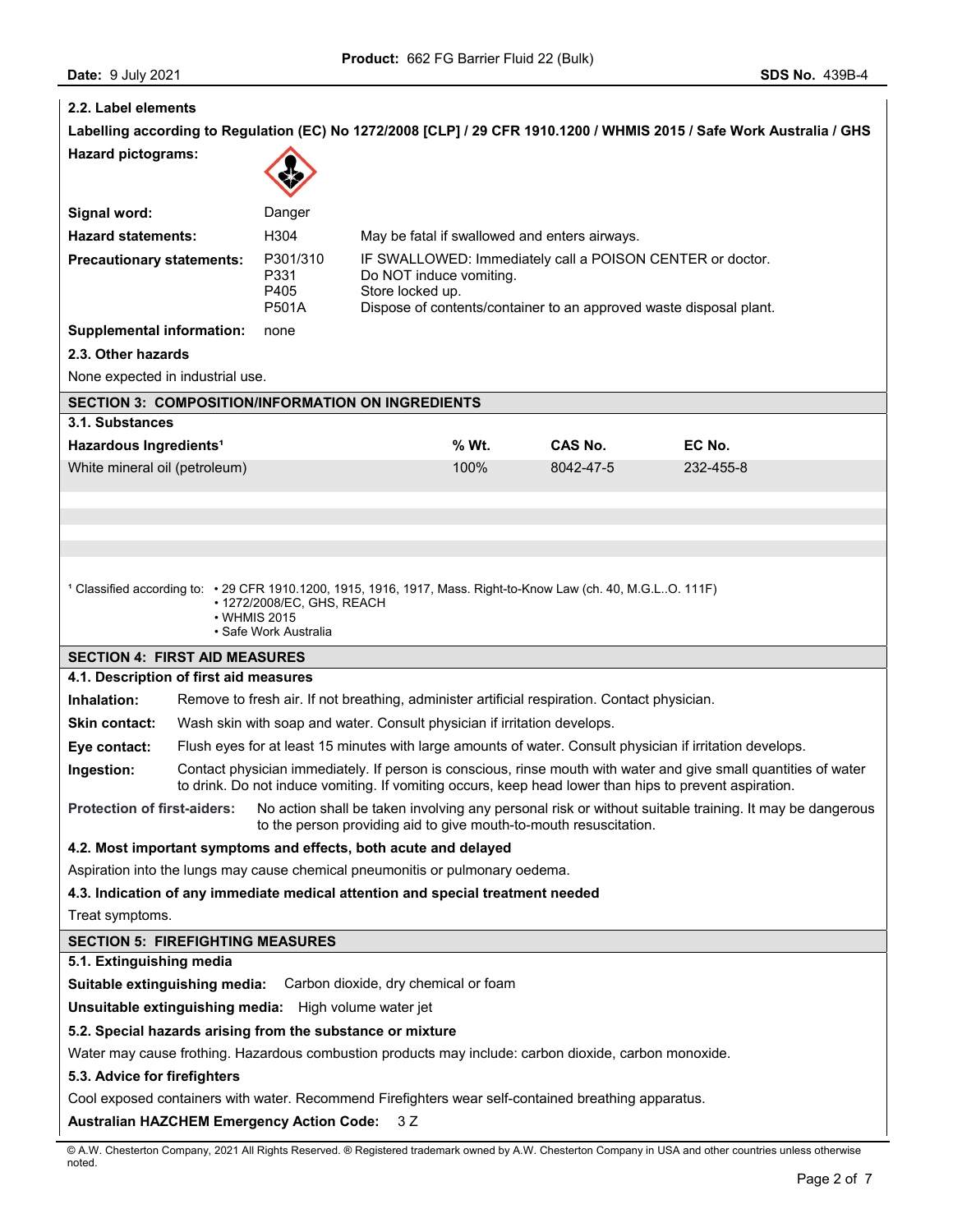| <b>SECTION 6: ACCIDENTAL RELEASE MEASURES</b>                                                                                                                                                                                                                                                                                                                             |                                                                              |                   |                              |                   |                           |                   |                          |                                 |
|---------------------------------------------------------------------------------------------------------------------------------------------------------------------------------------------------------------------------------------------------------------------------------------------------------------------------------------------------------------------------|------------------------------------------------------------------------------|-------------------|------------------------------|-------------------|---------------------------|-------------------|--------------------------|---------------------------------|
| 6.1. Personal precautions, protective equipment and emergency procedures                                                                                                                                                                                                                                                                                                  |                                                                              |                   |                              |                   |                           |                   |                          |                                 |
|                                                                                                                                                                                                                                                                                                                                                                           | Utilize exposure controls and personal protection as specified in Section 8. |                   |                              |                   |                           |                   |                          |                                 |
| 6.2. Environmental Precautions                                                                                                                                                                                                                                                                                                                                            |                                                                              |                   |                              |                   |                           |                   |                          |                                 |
| Keep out of sewers, streams and waterways.                                                                                                                                                                                                                                                                                                                                |                                                                              |                   |                              |                   |                           |                   |                          |                                 |
| 6.3. Methods and material for containment and cleaning up                                                                                                                                                                                                                                                                                                                 |                                                                              |                   |                              |                   |                           |                   |                          |                                 |
| Contain spill to a small area. Pick up with absorbent material (sand, sawdust, clay, etc.) and place in a suitable container for<br>disposal.                                                                                                                                                                                                                             |                                                                              |                   |                              |                   |                           |                   |                          |                                 |
| 6.4. Reference to other sections                                                                                                                                                                                                                                                                                                                                          |                                                                              |                   |                              |                   |                           |                   |                          |                                 |
| Refer to section 13 for disposal advice.                                                                                                                                                                                                                                                                                                                                  |                                                                              |                   |                              |                   |                           |                   |                          |                                 |
| <b>SECTION 7: HANDLING AND STORAGE</b>                                                                                                                                                                                                                                                                                                                                    |                                                                              |                   |                              |                   |                           |                   |                          |                                 |
| 7.1. Precautions for safe handling                                                                                                                                                                                                                                                                                                                                        |                                                                              |                   |                              |                   |                           |                   |                          |                                 |
| Wash before eating, drinking or smoking. Utilize exposure controls and personal protection as specified in Section 8.                                                                                                                                                                                                                                                     |                                                                              |                   |                              |                   |                           |                   |                          |                                 |
| 7.2. Conditions for safe storage, including any incompatibilities                                                                                                                                                                                                                                                                                                         |                                                                              |                   |                              |                   |                           |                   |                          |                                 |
| Store in a cool, dry area.                                                                                                                                                                                                                                                                                                                                                |                                                                              |                   |                              |                   |                           |                   |                          |                                 |
| 7.3. Specific end use(s)                                                                                                                                                                                                                                                                                                                                                  |                                                                              |                   |                              |                   |                           |                   |                          |                                 |
| No special precautions.                                                                                                                                                                                                                                                                                                                                                   |                                                                              |                   |                              |                   |                           |                   |                          |                                 |
| <b>SECTION 8: EXPOSURE CONTROLS/PERSONAL PROTECTION</b>                                                                                                                                                                                                                                                                                                                   |                                                                              |                   |                              |                   |                           |                   |                          |                                 |
| 8.1. Control parameters                                                                                                                                                                                                                                                                                                                                                   |                                                                              |                   |                              |                   |                           |                   |                          |                                 |
| Occupational exposure limit values                                                                                                                                                                                                                                                                                                                                        |                                                                              |                   |                              |                   |                           |                   |                          |                                 |
| Ingredients                                                                                                                                                                                                                                                                                                                                                               |                                                                              | <b>OSHA PEL1</b>  | <b>ACGIH TLV<sup>2</sup></b> |                   | UK WEL <sup>3</sup>       |                   |                          | <b>AUSTRALIA ES<sup>4</sup></b> |
|                                                                                                                                                                                                                                                                                                                                                                           | ppm                                                                          | mg/m <sup>3</sup> | ppm                          | mg/m <sup>3</sup> | ppm                       | mg/m <sup>3</sup> | ppm                      | mg/m <sup>3</sup>               |
| Oil mist, mineral                                                                                                                                                                                                                                                                                                                                                         | N/A                                                                          | 5                 | (inhal.)                     | 5                 | N/A                       | N/A               | N/A                      | 5                               |
|                                                                                                                                                                                                                                                                                                                                                                           |                                                                              |                   |                              |                   |                           |                   |                          |                                 |
|                                                                                                                                                                                                                                                                                                                                                                           |                                                                              |                   |                              |                   |                           |                   |                          |                                 |
|                                                                                                                                                                                                                                                                                                                                                                           |                                                                              |                   |                              |                   |                           |                   |                          |                                 |
| <sup>1</sup> United States Occupational Health & Safety Administration permissible exposure limits<br><sup>2</sup> American Conference of Governmental Industrial Hygienists threshold limit values<br><sup>3</sup> EH40 Workplace exposure limits, Health & Safety Executive<br><sup>4</sup> Safe Work Australia, Workplace Exposure Standards for Airborne Contaminants |                                                                              |                   |                              |                   |                           |                   |                          |                                 |
| <b>Biological limit values</b>                                                                                                                                                                                                                                                                                                                                            |                                                                              |                   |                              |                   |                           |                   |                          |                                 |
|                                                                                                                                                                                                                                                                                                                                                                           |                                                                              |                   |                              |                   |                           |                   |                          |                                 |
|                                                                                                                                                                                                                                                                                                                                                                           |                                                                              |                   |                              |                   |                           |                   |                          |                                 |
| Derived No Effect Level (DNEL) according to Regulation (EC) No 1907/2006:                                                                                                                                                                                                                                                                                                 |                                                                              |                   |                              |                   |                           |                   |                          |                                 |
| Workers                                                                                                                                                                                                                                                                                                                                                                   |                                                                              |                   |                              |                   |                           |                   |                          |                                 |
| Substance                                                                                                                                                                                                                                                                                                                                                                 |                                                                              | Route of exposure |                              |                   | Potential health effects  |                   | <b>DNEL</b>              |                                 |
| White mineral oil (petroleum)                                                                                                                                                                                                                                                                                                                                             |                                                                              | Inhalation        |                              |                   | Chronic effects, systemic |                   | 160 mg/m $3$<br>(GESTIS) |                                 |
|                                                                                                                                                                                                                                                                                                                                                                           |                                                                              |                   |                              |                   |                           |                   |                          |                                 |
| Predicted No Effect Concentration (PNEC) according to Regulation (EC) No 1907/2006:                                                                                                                                                                                                                                                                                       |                                                                              |                   |                              |                   |                           |                   |                          |                                 |
| Not available                                                                                                                                                                                                                                                                                                                                                             |                                                                              |                   |                              |                   |                           |                   |                          |                                 |
| 8.2. Exposure controls                                                                                                                                                                                                                                                                                                                                                    |                                                                              |                   |                              |                   |                           |                   |                          |                                 |
| 8.2.1. Engineering measures                                                                                                                                                                                                                                                                                                                                               |                                                                              |                   |                              |                   |                           |                   |                          |                                 |
| No special requirements. If vapors or mists are produced, provide adequate ventilation.                                                                                                                                                                                                                                                                                   |                                                                              |                   |                              |                   |                           |                   |                          |                                 |
| 8.2.2. Individual protection measures                                                                                                                                                                                                                                                                                                                                     |                                                                              |                   |                              |                   |                           |                   |                          |                                 |
| <b>Respiratory protection:</b><br>Not normally needed. If exposure limit is exceeded, use approved respirator for mineral oil mist.                                                                                                                                                                                                                                       |                                                                              |                   |                              |                   |                           |                   |                          |                                 |
| Not normally needed.<br>Protective gloves:                                                                                                                                                                                                                                                                                                                                |                                                                              |                   |                              |                   |                           |                   |                          |                                 |
|                                                                                                                                                                                                                                                                                                                                                                           |                                                                              |                   |                              |                   |                           |                   |                          |                                 |

© A.W. Chesterton Company, 2021 All Rights Reserved. ® Registered trademark owned by A.W. Chesterton Company in USA and other countries unless otherwise noted.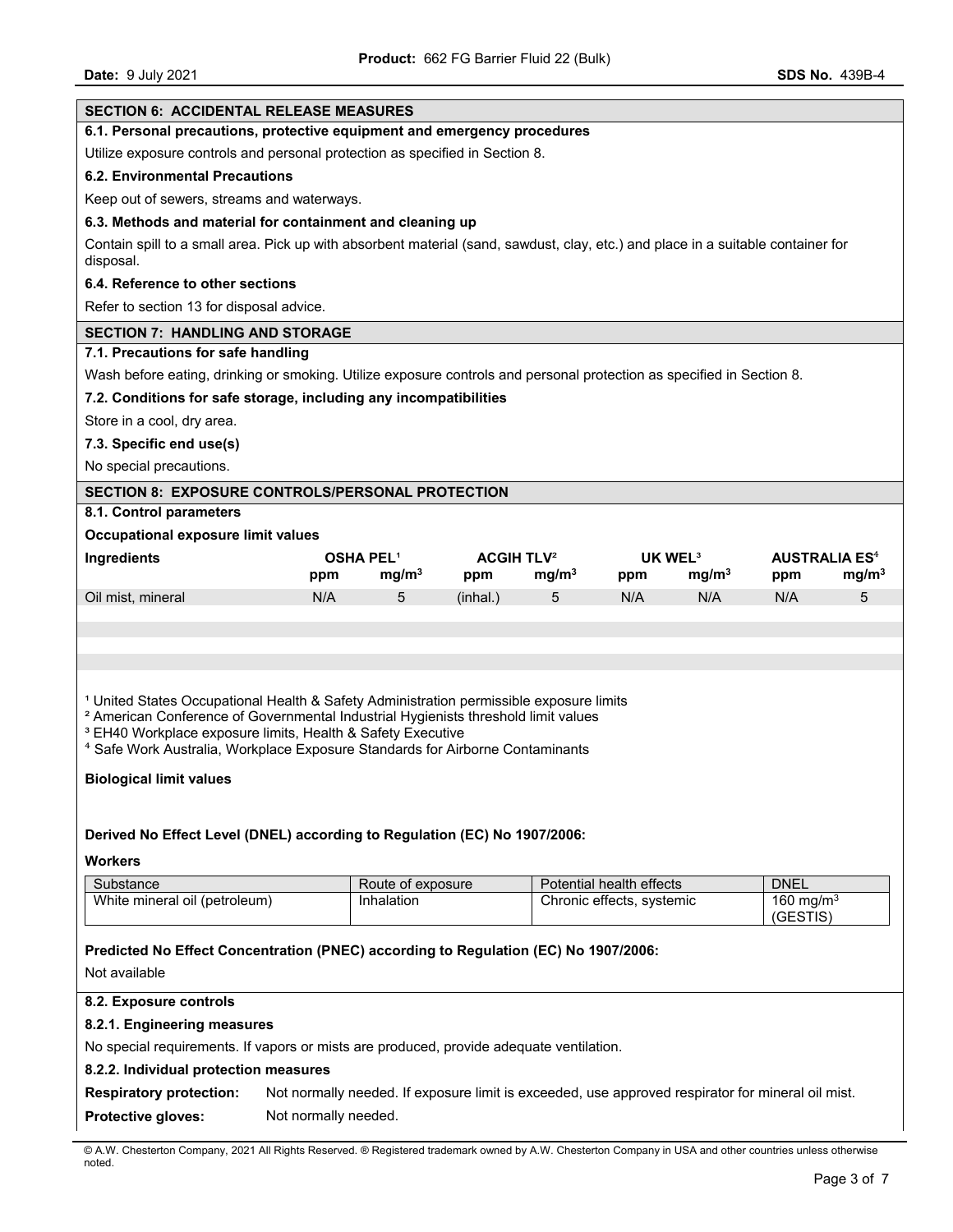**Eye and face protection:** Safety glasses

**Other:** None

## **8.2.3. Environmental exposure controls**

Refer to sections 6 and 12.

# **SECTION 9: PHYSICAL AND CHEMICAL PROPERTIES**

# **9.1. Information on basic physical and chemical properties**

| <b>Physical state</b><br>Colour<br>Initial boiling point<br><b>Melting point</b><br>% Volatile (by volume)<br><b>Flash point</b><br><b>Method</b><br><b>Viscosity</b><br><b>Autoignition temperature</b><br><b>Decomposition temperature</b><br><b>Upper/lower flammability</b> | liquid<br>colorless<br>> 271°C (> 520°F)<br>not determined<br>0%<br>169°C (336°F)<br>ASTM D-92 (COC)<br>18.5 cSt @ 40°C<br>$>313^{\circ}$ C ( $>595^{\circ}$ F)<br>no data available<br>not determined | Odour<br><b>Odour threshold</b><br>Vapour pressure @ 20°C<br>% Aromatics by weight<br>рH<br><b>Relative density</b><br>Weight per volume<br><b>Partition coefficient:</b><br>n-octanol/water<br>Vapour density (air=1)<br>Rate of evaporation (ether=1)<br>Solubility in water | odorless<br>not applicable<br>$< 0.1$ mm Hg<br>0%<br>not applicable<br>$0.88$ kg/l<br>7.3 lbs/gal.<br>>4<br>not determined<br>not determined<br>insoluble |  |  |
|---------------------------------------------------------------------------------------------------------------------------------------------------------------------------------------------------------------------------------------------------------------------------------|--------------------------------------------------------------------------------------------------------------------------------------------------------------------------------------------------------|--------------------------------------------------------------------------------------------------------------------------------------------------------------------------------------------------------------------------------------------------------------------------------|-----------------------------------------------------------------------------------------------------------------------------------------------------------|--|--|
| or explosive limits<br>Flammability (solid, gas)<br><b>Explosive properties</b>                                                                                                                                                                                                 | not applicable<br>not determined                                                                                                                                                                       | <b>Oxidising properties</b>                                                                                                                                                                                                                                                    | not determined                                                                                                                                            |  |  |
| 9.2. Other information                                                                                                                                                                                                                                                          |                                                                                                                                                                                                        |                                                                                                                                                                                                                                                                                |                                                                                                                                                           |  |  |
| None                                                                                                                                                                                                                                                                            |                                                                                                                                                                                                        |                                                                                                                                                                                                                                                                                |                                                                                                                                                           |  |  |
| <b>SECTION 10: STABILITY AND REACTIVITY</b>                                                                                                                                                                                                                                     |                                                                                                                                                                                                        |                                                                                                                                                                                                                                                                                |                                                                                                                                                           |  |  |
| 10.1. Reactivity                                                                                                                                                                                                                                                                |                                                                                                                                                                                                        |                                                                                                                                                                                                                                                                                |                                                                                                                                                           |  |  |
| Refer to sections 10.3 and 10.5.                                                                                                                                                                                                                                                |                                                                                                                                                                                                        |                                                                                                                                                                                                                                                                                |                                                                                                                                                           |  |  |
| 10.2. Chemical stability                                                                                                                                                                                                                                                        |                                                                                                                                                                                                        |                                                                                                                                                                                                                                                                                |                                                                                                                                                           |  |  |
| Stable                                                                                                                                                                                                                                                                          |                                                                                                                                                                                                        |                                                                                                                                                                                                                                                                                |                                                                                                                                                           |  |  |
| 10.3. Possibility of hazardous reactions                                                                                                                                                                                                                                        |                                                                                                                                                                                                        |                                                                                                                                                                                                                                                                                |                                                                                                                                                           |  |  |
| No dangerous reactions known under conditions of normal use.                                                                                                                                                                                                                    |                                                                                                                                                                                                        |                                                                                                                                                                                                                                                                                |                                                                                                                                                           |  |  |
| 10.4. Conditions to avoid                                                                                                                                                                                                                                                       |                                                                                                                                                                                                        |                                                                                                                                                                                                                                                                                |                                                                                                                                                           |  |  |
| Open flames and red hot surfaces.                                                                                                                                                                                                                                               |                                                                                                                                                                                                        |                                                                                                                                                                                                                                                                                |                                                                                                                                                           |  |  |
| 10.5. Incompatible materials                                                                                                                                                                                                                                                    |                                                                                                                                                                                                        |                                                                                                                                                                                                                                                                                |                                                                                                                                                           |  |  |
| Strong oxidizers like liquid Chlorine and concentrated Oxygen.                                                                                                                                                                                                                  |                                                                                                                                                                                                        |                                                                                                                                                                                                                                                                                |                                                                                                                                                           |  |  |
| 10.6. Hazardous decomposition products                                                                                                                                                                                                                                          |                                                                                                                                                                                                        |                                                                                                                                                                                                                                                                                |                                                                                                                                                           |  |  |
| Under normal conditions of storage and use, hazardous decomposition products should not be produced.                                                                                                                                                                            |                                                                                                                                                                                                        |                                                                                                                                                                                                                                                                                |                                                                                                                                                           |  |  |
| <b>SECTION 11: TOXICOLOGICAL INFORMATION</b>                                                                                                                                                                                                                                    |                                                                                                                                                                                                        |                                                                                                                                                                                                                                                                                |                                                                                                                                                           |  |  |
| 11.1. Information on toxicological effects                                                                                                                                                                                                                                      |                                                                                                                                                                                                        |                                                                                                                                                                                                                                                                                |                                                                                                                                                           |  |  |
| <b>Primary route of exposure</b><br>under normal use:                                                                                                                                                                                                                           | Skin and eye contact.                                                                                                                                                                                  |                                                                                                                                                                                                                                                                                |                                                                                                                                                           |  |  |
| <b>Acute toxicity -</b>                                                                                                                                                                                                                                                         |                                                                                                                                                                                                        |                                                                                                                                                                                                                                                                                |                                                                                                                                                           |  |  |
| Oral:                                                                                                                                                                                                                                                                           | Based on available data, the classification criteria are not met.                                                                                                                                      |                                                                                                                                                                                                                                                                                |                                                                                                                                                           |  |  |
| Dermal:                                                                                                                                                                                                                                                                         | Substance<br>White mineral oil (petroleum)<br>Based on available data, the classification criteria are not met.                                                                                        | Test<br>LD50, rat                                                                                                                                                                                                                                                              | Result<br>> 5,000 mg/kg                                                                                                                                   |  |  |
|                                                                                                                                                                                                                                                                                 | Substance<br>White mineral oil (petroleum)                                                                                                                                                             | Test<br>LD50, rabbit                                                                                                                                                                                                                                                           | Result<br>> 2,000 mg/kg                                                                                                                                   |  |  |
|                                                                                                                                                                                                                                                                                 |                                                                                                                                                                                                        |                                                                                                                                                                                                                                                                                |                                                                                                                                                           |  |  |

<sup>©</sup> A.W. Chesterton Company, 2021 All Rights Reserved. ® Registered trademark owned by A.W. Chesterton Company in USA and other countries unless otherwise noted.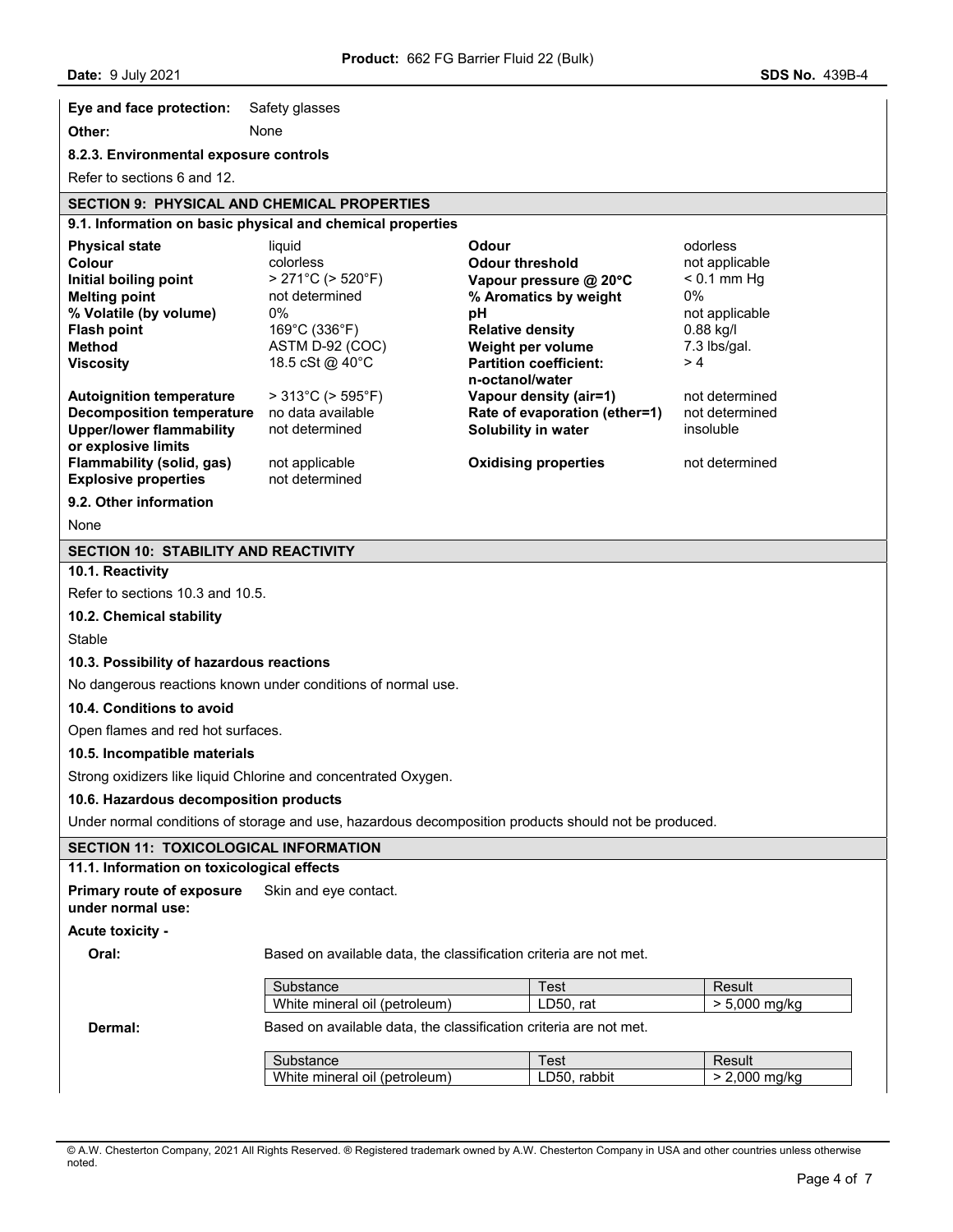# **Inhalation:** Based on available data, the classification criteria are not met.

|                                              | Substance                                                                                                                                                                                                                                                | Test              | Result    |  |  |
|----------------------------------------------|----------------------------------------------------------------------------------------------------------------------------------------------------------------------------------------------------------------------------------------------------------|-------------------|-----------|--|--|
|                                              | White mineral oil (petroleum)                                                                                                                                                                                                                            | LC50 rat, 4 hours | $> 5$ ma/ |  |  |
| <b>Skin corrosion/irritation:</b>            | Not irritating                                                                                                                                                                                                                                           |                   |           |  |  |
| Serious eye damage/<br>irritation:           | Not irritating                                                                                                                                                                                                                                           |                   |           |  |  |
| <b>Respiratory or skin</b><br>sensitisation: | No information available                                                                                                                                                                                                                                 |                   |           |  |  |
| Germ cell mutagenicity:                      | No information available                                                                                                                                                                                                                                 |                   |           |  |  |
| Carcinogenicity:                             | This product contains no carcinogens as listed by the National Toxicology Program (NTP), the<br>International Agency for Research on Cancer (IARC), the Occupational Safety and Health<br>Administration (OSHA) or the European Chemicals Agency (ECHA). |                   |           |  |  |
| <b>Reproductive toxicity:</b>                | No information available                                                                                                                                                                                                                                 |                   |           |  |  |
| STOT – single exposure:                      | No information available                                                                                                                                                                                                                                 |                   |           |  |  |
| STOT – repeated exposure:                    | No information available                                                                                                                                                                                                                                 |                   |           |  |  |
| <b>Aspiration hazard:</b>                    | Aspiration into the lungs may cause chemical pneumonitis or pulmonary oedema.                                                                                                                                                                            |                   |           |  |  |
| <b>Other information:</b>                    | None known                                                                                                                                                                                                                                               |                   |           |  |  |

#### **SECTION 12: ECOLOGICAL INFORMATION**

## **12.1. Toxicity**

48 h EC50 (for daphnia) > 100 mg/l. 96 h LC50 (fish) > 10,000 mg/l.

#### **12.2. Persistence and degradability**

The product is not readily biodegradable to OECD criteria but is inherently biodegradable.

#### **12.3. Bioaccumulative potential**

Octanol/water partition coefficient (log Kow) > 4, high potential for bioconcentration in aquatic organisms.

#### **12.4. Mobility in soil**

Liquid. Insoluble in water. Floats on water. In determining environmental mobility, consider the product's physical and chemical properties (see Section 9).

## **12.5. Results of PBT and vPvB assessment**

Not available

## **12.6. Other adverse effects**

None known

# **SECTION 13: DISPOSAL CONSIDERATIONS**

#### **13.1. Waste treatment methods**

Incinerate absorbed material with a properly licensed facility. Incinerate or fuel blend spent or unused product. Check local, state and national/federal regulations and comply with the most stringent requirement. This product is classified as a hazardous waste according to 2008/98/EC.

# **SECTION 14: TRANSPORT INFORMATION**

| 14.1. UN number or ID number     |                              |
|----------------------------------|------------------------------|
| ADG/ADR/RID/ADN/IMDG/ICAO:       | NOT APPLICABLE               |
| TDG:                             | <b>NOT APPLICABLE</b>        |
| US DOT:                          | <b>NOT APPLICABLE</b>        |
| 14.2. UN proper shipping name    |                              |
| ADG/ADR/RID/ADN/IMDG/ICAO:       | NON-HAZARDOUS, NON REGULATED |
| TDG:                             | NON-HAZARDOUS, NON REGULATED |
| US DOT:                          | NON-HAZARDOUS, NON REGULATED |
| 14.3. Transport hazard class(es) |                              |
| ADG/ADR/RID/ADN/IMDG/ICAO:       | NOT APPLICABLE               |
| TDG:                             | <b>NOT APPLICABLE</b>        |
| US DOT:                          | <b>NOT APPLICABLE</b>        |

© A.W. Chesterton Company, 2021 All Rights Reserved. ® Registered trademark owned by A.W. Chesterton Company in USA and other countries unless otherwise noted.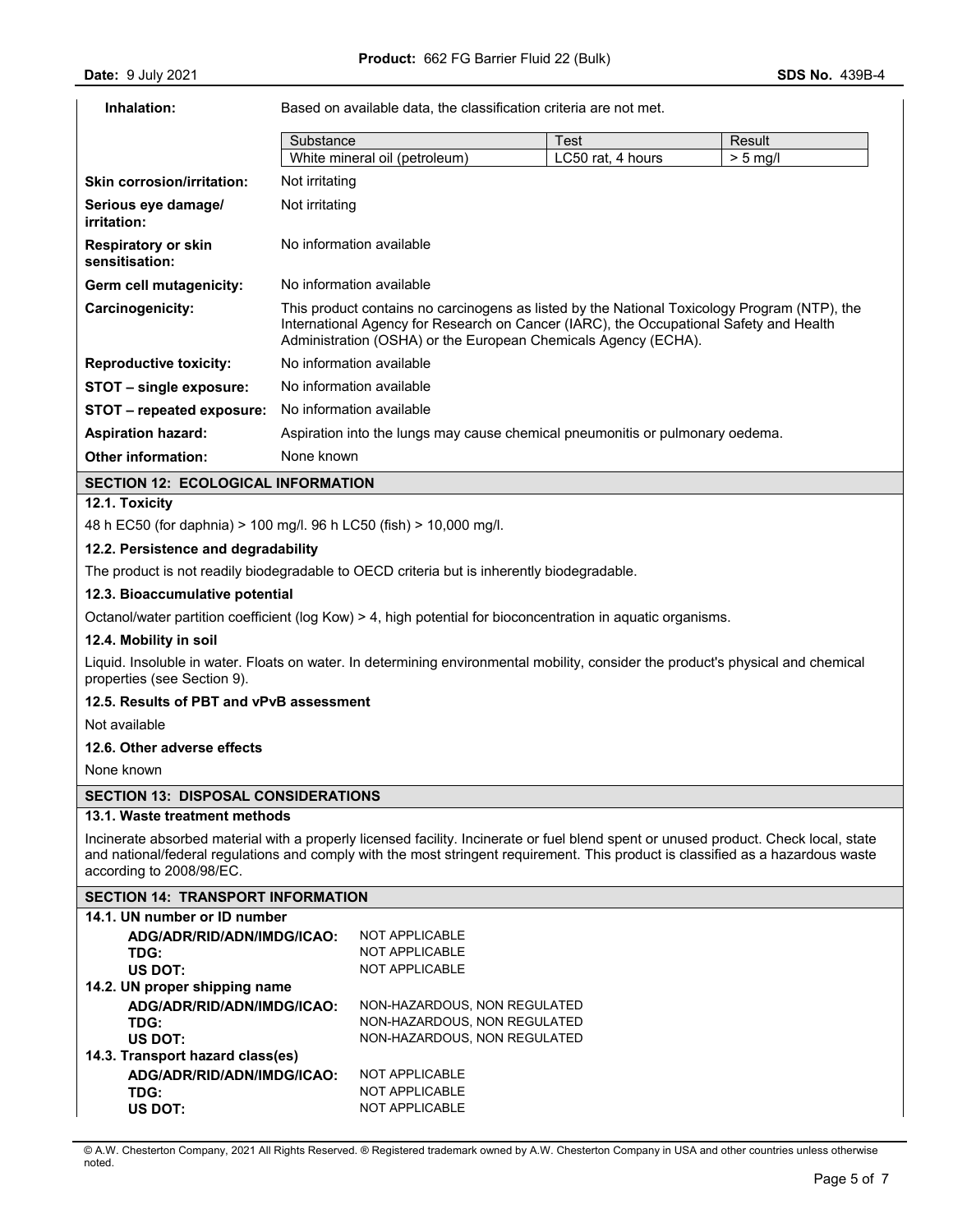| 14.4. Packing group                                           |                                                                                                      |  |  |  |  |
|---------------------------------------------------------------|------------------------------------------------------------------------------------------------------|--|--|--|--|
| ADG/ADR/RID/ADN/IMDG/ICAO:                                    | NOT APPLICABLE                                                                                       |  |  |  |  |
| TDG:                                                          | NOT APPLICABLE                                                                                       |  |  |  |  |
| US DOT:                                                       | <b>NOT APPLICABLE</b>                                                                                |  |  |  |  |
| 14.5. Environmental hazards                                   |                                                                                                      |  |  |  |  |
| NOT APPLICABLE                                                |                                                                                                      |  |  |  |  |
| 14.6. Special precautions for user                            |                                                                                                      |  |  |  |  |
| NOT APPLICABLE                                                |                                                                                                      |  |  |  |  |
| 14.7. Maritime transport in bulk according to IMO instruments |                                                                                                      |  |  |  |  |
| <b>NOT APPLICABLE</b>                                         |                                                                                                      |  |  |  |  |
| 14.8. Other information                                       |                                                                                                      |  |  |  |  |
| <b>NOT APPLICABLE</b>                                         |                                                                                                      |  |  |  |  |
| <b>SECTION 15: REGULATORY INFORMATION</b>                     |                                                                                                      |  |  |  |  |
|                                                               | 15.1. Safety, health and environmental regulations/legislation specific for the substance or mixture |  |  |  |  |
| 15.1.1. EU regulations                                        |                                                                                                      |  |  |  |  |
| <b>Authorisations under Title VII:</b><br>Not applicable      |                                                                                                      |  |  |  |  |
| <b>Restrictions under Title VIII:</b><br>None                 |                                                                                                      |  |  |  |  |
| <b>Other EU regulations:</b><br>None                          |                                                                                                      |  |  |  |  |
| 15.1.2. National regulations                                  |                                                                                                      |  |  |  |  |
| <b>US EPA SARA TITLE III</b>                                  |                                                                                                      |  |  |  |  |
| 312 Hazards:                                                  | <b>Chemicals subject to reporting requirements of Section 313 of EPCRA</b><br>and of 40 CFR 372:     |  |  |  |  |
| Aspiration hazard                                             | None                                                                                                 |  |  |  |  |
| Other national regulations:<br>None                           |                                                                                                      |  |  |  |  |
| 15.2. Chemical safety assessment                              |                                                                                                      |  |  |  |  |

No Chemical Safety Assessment has been carried out for this substance/mixture by the supplier.

<sup>©</sup> A.W. Chesterton Company, 2021 All Rights Reserved. ® Registered trademark owned by A.W. Chesterton Company in USA and other countries unless otherwise noted.